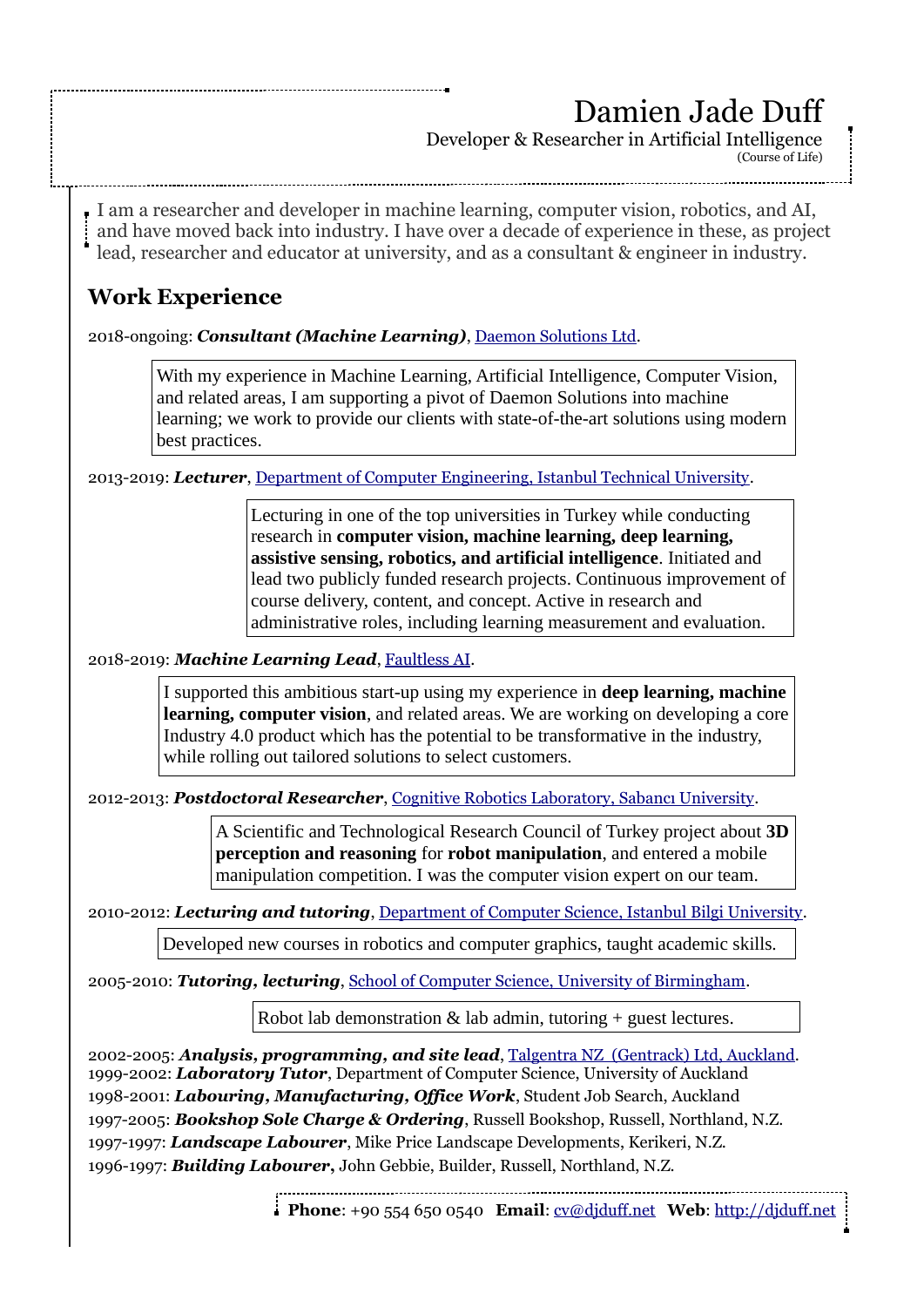## **Education**

2005—2011: **PhD in Artificial Intelligence**, [University of Birmingham Intelligent Robotics Lab.](https://www.cs.bham.ac.uk/research/groupings/robotics/)

Improving monocular **object tracking** for **robot manipulation** scenarios by incorporating prior knowledge using rigid object simulation (**computer vision**).

> **University of Birmingham graduate development courses**: Residential Researcher Teamwork. Project Management in Research. Small Group Teaching. Effective Researcher. Presentation Skills. Managing Research Relationships.

2004—2005: **Postgraduate Diploma in Psychology**, [University of Auckland \(Part-time\).](https://www.psych.auckland.ac.nz/en.html)

Set up, ran and analysed the results from an EEG experiment using "dichotic pitch" to investigate brain processing of stereo sound cues.

2002—2002: **BSc Honours in Computer Science**, [University of Auckland \(First Class, A Grade\).](https://www.cs.auckland.ac.nz/en.html)

First-class A honours is the highest achievement possible in this restricted-entry accelerated degree.

1998—2001: **BA/BSc Psychology & Computer Science**, [University of Auckland \(Conjoint\).](https://www.auckland.ac.nz/en.html)

Minoring in Mathematics and English (literature and linguistics), this was an accelerated conjoint degree with two majors and two minors.

## **Other Roles**

**2012**: Member, Team Efes, Robocup@Work competition, IROS, Villamoura.

**2011**: İTÜ Robot Olympiad, Invited Speaker (topic: robot learning).

**2006-2009**: University of Birmingham Young Greens Society President, Secretary.

Managed society meetings, organised public events, and engaged in and promoted dialog .

# **Projects & Awards**

**2017, 2018 & 2019**: Best educator award Computer Engineering Department (student selected). **2018**: Advisor of "Best Graduation Project" poster (Pelin Hakverir). **2018**: Nvidia GPU Academic Grant Program: 1  $\times$  TitanX GPU. **2017-2019**: Scientific and Technological Research Council of Turkey "career" project 116E167.

> 116E167: **Project proposer, manager and technical lead**. "Investigation of depth reconstruction from single views and application to autonomous robots". Applying recent advances in **deep learning** as applied to the **computer vision** problem of depth from single images (a computer vision problem we are only now starting to tackle well) to real **robot** problems. Budget: 223,800 Turkish Lira.

**Phone**: +90 554 650 0540 **Email**: [cv@djduff.net](mailto:cv@djduff.net) **Web**: [http://djduff.net](http://djduff.net/)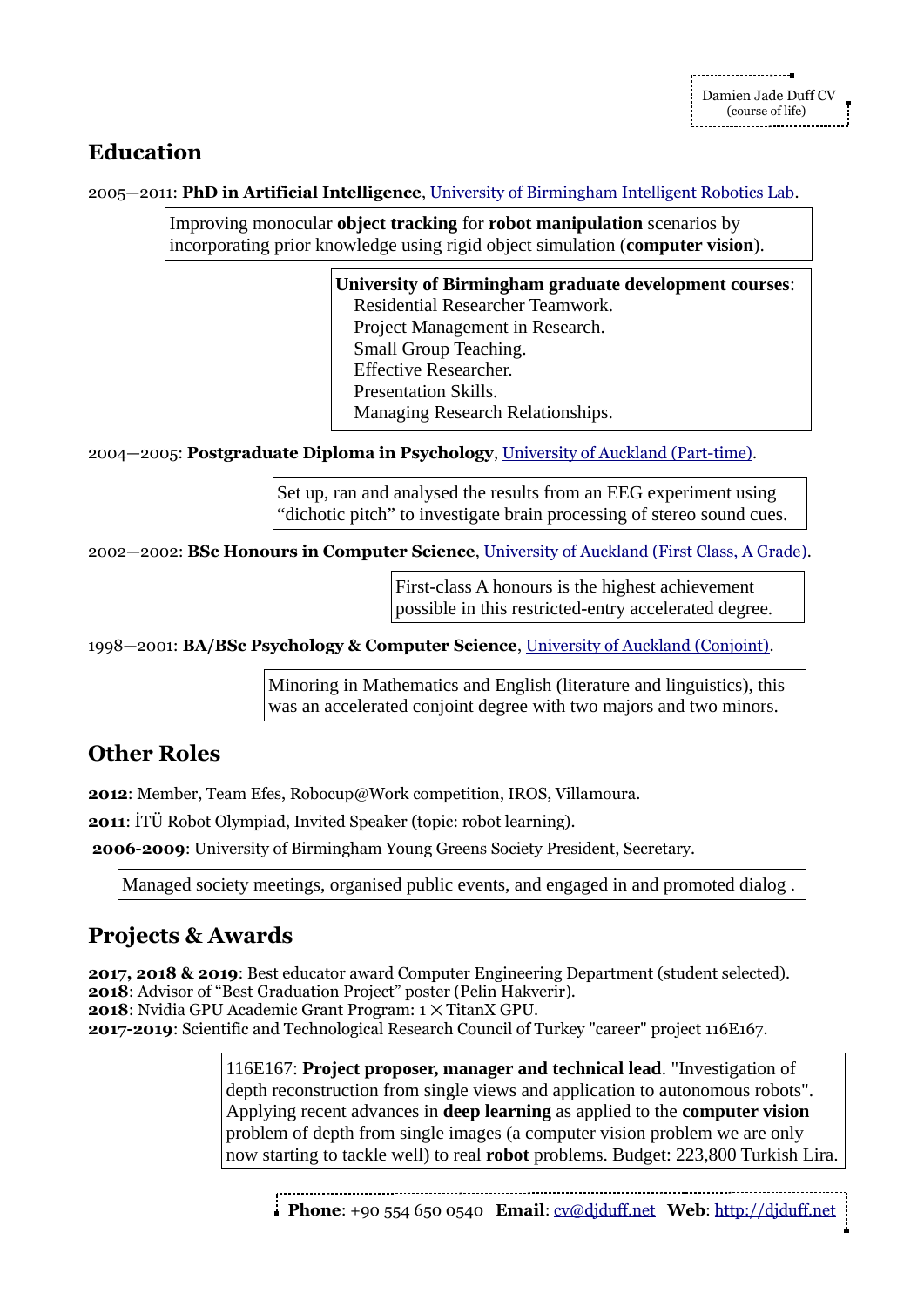**2014-2017:** Scientific and Technological Research Council of Turkey "starting" project 114E443.

114E443: **Project proposer, manager and technical lead**. "Spatial auditory-vision sensory substitution using range cameras". Encoding 3D surfaces as sound for sensory augmentation. Involving **3D point cloud processing, 3D real-time computer vision and signal processing**. Budget: 58,866 Turkish Lira.

**2014-2017**: University funded "scientific research" project 37964. 26,000 Turkish Lira budget.

Postdoctoral project: "Exploiting knowledge and physical dynamics for **vision and tracking**". Involving integrating object recognition with action languages for planning-drivern perception; also, physics-based tracking.

**2012-2013**: Scientific & Technological Research Council of Turkey 2216 postdoc at Sabancı University. **2012**: BRICS (Best pRactice In robotiCS) research camp travel grant.

**2012**: IEEE travel grant (Safety Search and Rescue Robotics Summer School, Alanya).

**2010:** euCognition travel grant (iCub summer school, Sestri Levante).

**2009-2010**: CogX EU FP7 (FP7-IST215181) project scholarship.

**2008-2009**: CoSy EU FP6 (FP6-004250-IP) project scholarship.

**2006-2008**: ORSAS scholarship supporting doctoral studies (UK government).

**2005-2008**: University of Birmingham School of Computer Science departmental PhD scholarship.

**2002**: First Class Honours; University of Auckland Faculty of Science Bursary.

**2002**: Full car and motorcycle driving license.

**2001**: Senior Prizes, Departments of Computer Science & Psychology, University of Auckland.

**2001**: University of Auckland, Faculty of Science Summer Scholarship.

**1996**: Dux (c.f. valedictorian), Bay of Islands College.

**1996**: Head Prefects Cup, Bay of Islands College.

**1996**: Senior Science Contribution Cup, Bay of Islands College.

**1996**: Excellence in Chemistry Cup, Bay of Islands College.

**1996**: Winner, impromptu speaking cup, Bay of Islands College.

**1995**: Distinction, Australian National Chemistry Quiz.

**1994-1995**: Highschool highest academic attainment, national exam prizes.

**1993**: Winner, junior prepared reading, Bay of Islands College.

**1993**: Surf Lifesaving Certificate level 1, NZ Lifesaving Society.

**1993**: Winner, NZ National Mental Health Awareness Week poetry competition.

#### **Toolbox**

• Machine/deep learning algorithms:

→ OpenVino, Tensorflow, MXNet, OpenCV, Pandas, Numpy/Scipy/etc., Jupyter, FastAI,

Unix, DVC (object detection, text classification, recommender systems, prediction, forecasting). *(recent industry experience)*

 $\rightarrow$  Pytorch, Keras/theano, Python, NumPy/SciPy/Matplotlib, Pandas, Matlab. *(tools used in scientific work, prototyping, analysis).*

• Cloud / sysadmin tools:

 GCP (Cloud Composer, AutoML, Dataflow, Bigquery)*,* AWS (Lambda, IoT/Greengrass, Sagemaker, Step, CloudWatch, Forecast, Personalize).

*(recent industry experience)*

 $\rightarrow$  Unix/GNU Linux, bash, Docker, SLURM.

*(used in the research projects that I lead)*

 *(I use linux every day on my development/personal computer, script many things; I set up deep learning software on the UHEM and TRUBA supercomputers, and I recently set up two multi-user networked deep learning rigs, have done a little work recently on cloud-based projects)*

**Phone**: +90 554 650 0540 **Email**: [cv@djduff.net](mailto:cv@djduff.net) **Web**: [http://djduff.net](http://djduff.net/)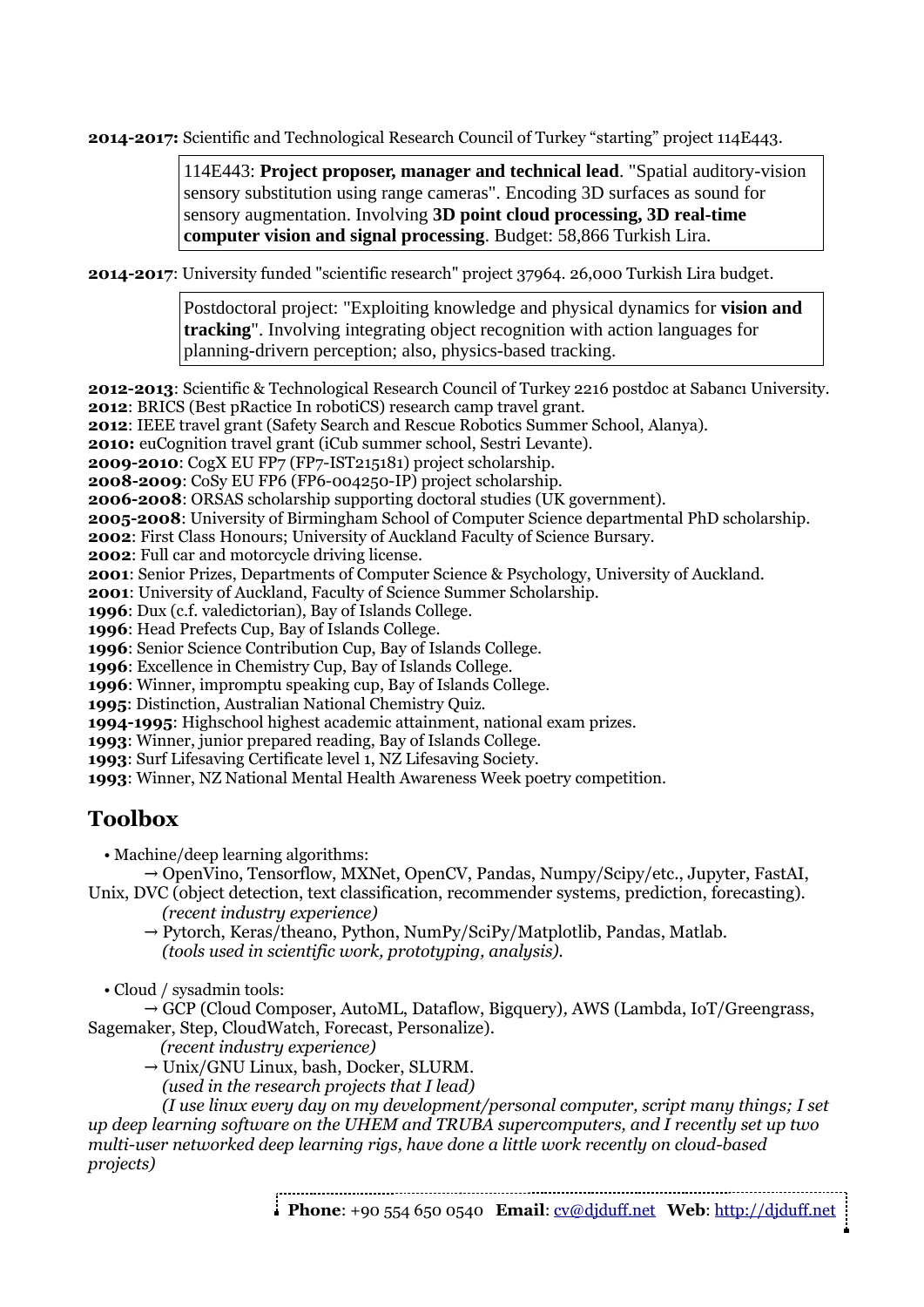- Computer vision and signal processing tools:
	- $\rightarrow$  OpenCV, OpenAL, LabView, STK.  *(coding robot, computer vision & sensory substitution applications).*
- General and other programming tools:

 $\rightarrow$  C/C++, Python, Java, Bash, Make, CMake, Visual Studio, Boost, Ot, OpenGL, Novodex/PhysX, Crystal Reports, UniBasic/Pick, SQL, PyQt, PyOpenGL, PyOpenCV, (Emacs) Lisp, Airflow, DoIt.

*(research project coding, day-to-day coding, and industry experience).*

- $\rightarrow$  HTML, PHP, Heroku, Python Bottle, AJAX, pymunk, pygame, RoboJDE, GPSS, Unity. *(used in teaching & student projects)*.
- $\rightarrow$  Django, Postgres. *(recent industry experience)*
- 3D and point-cloud processing:
	- $\rightarrow$  OpenCV, Point Cloud Library.
	- *(used in my real-time sensory substitution project, have made contributions to PCL)*.
	- $\rightarrow$  DepthSense, Kinect, ASUS Xtion.
	- *(devices I have worked with)*
- AI planning & logic programming:
	- $\rightarrow$  Prolog, Answer Set Programming, CCalc. *(tools used in scientific work, prototyping, analysis).*
- Software engineering tools (industry experience & in my research groups).
	- $\rightarrow$  Git, GitHub, Bitbucket, JIRA.
		- *(recent industry experience)*
	- Trello, Mercurial, Mediawiki, GitLab, Docker, Atlassian CI.
	- *(used in my research groups and projects)*
	- $\rightarrow$  Subversion, CVS.
		- *(earlier industry experience)*
- Software tools:
	- $\rightarrow$  Latex, Libreoffice, Blender 3D, Inkscape, Audacity, GIMP, Scribus, Macsyma, Sympy. *(used day-to-day, to prepare presentation materials, material for research projects)*
- Robotics (research competitions teaching).
	- $\rightarrow$  ROS (extensively), YARP, move\_base, MoveIt!, Gazebo, OpenRave.
		- *(most robots we work with use ROS, and I teach it to graduating students)*
	- → Pioneer 3DX, TeleMe2, Turtlebot, Kuka Youbot, iCub, Hokuyo scanner, PhantomX Reactor. *(robots and devices I have worked with extensively)*

## **Other Skills**

 • Probability & statistics (*used extensively in research, as a part of machine learning; I also teach probability and statistics and follow the literature on scientific method and statistics*).

 • Scientific methods & experiment design (*worked in both psychology and computer engineering research*).

 • Stochastic processes, artificial intelligence, optimization, computer vision, rigid body simulation (*used in my projects and teaching formally and informally*).